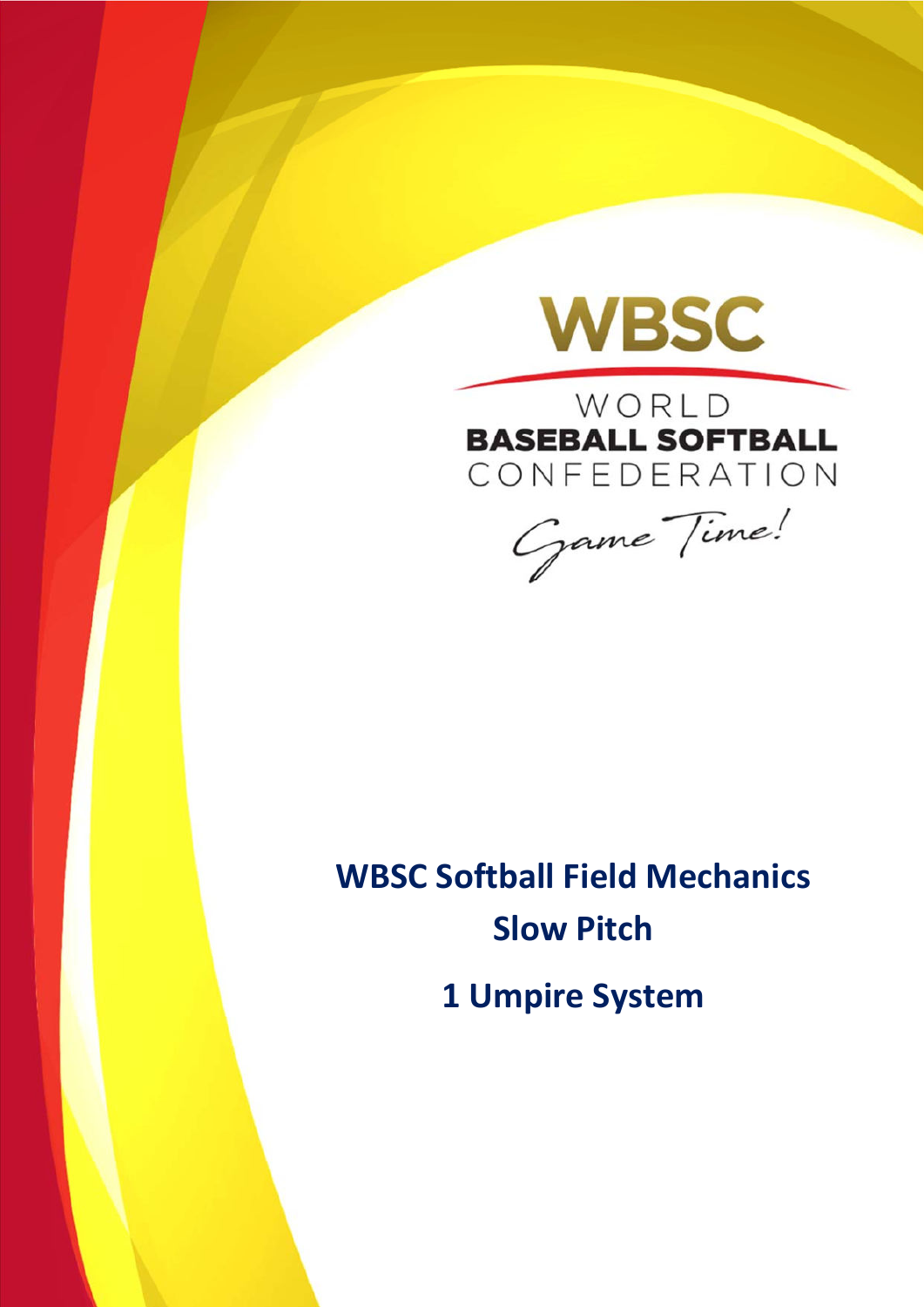### **One Umpire System – Slow Pitch**

In the One Umpire System, you are responsible for every call during the game. It is obvious that not everything that happens will be seen. The single umpire must hustle around the diamond to get to the best possible position to stop and make the call.

With Runners on base, give the lead Runner priority in your positioning. On every hit ball, the umpire must quickly move out from behind the plate and into the Infield for the best view of the play that develops. It is important to always try to keep the ball in view. Take a quick look at the Runners as they touch bases, especially when scoring at home. Watch as the play progresses, anticipate and move towards the base where the first play will occur, be prepared to quickly reset and move towards the next play.

If the first play is potentially a routine call, shift towards where the next play may occur, especially if it is a possible tag play. Try and get into the best position to see the ball, the fielder, and the Runner to give yourself the best possible view to make the correct call. Make sure your position for one play does not put you in the way of a player or a thrown ball.

You must watch for, Tags, Obstruction, Interferences, Touched Bases, Runners passing each other, Blocked Balls, etc.

Try to keep the following **Four Elements** in your vision:

- **1. The ball**
- **2. The defensive player making the play**
- **3. The batter runner or runner and**
- **4. The base or area where the above elements meet**

Any time the ball is thrown, you must know where the runners are in case the ball is thrown out of play. It is always important to hustle. You don't have a partner to assist you. You should never make a call without moving out from behind the plate. When the ball is in the infield and no further play is evident call and signal 'Time' and quickly return to your position behind the plate.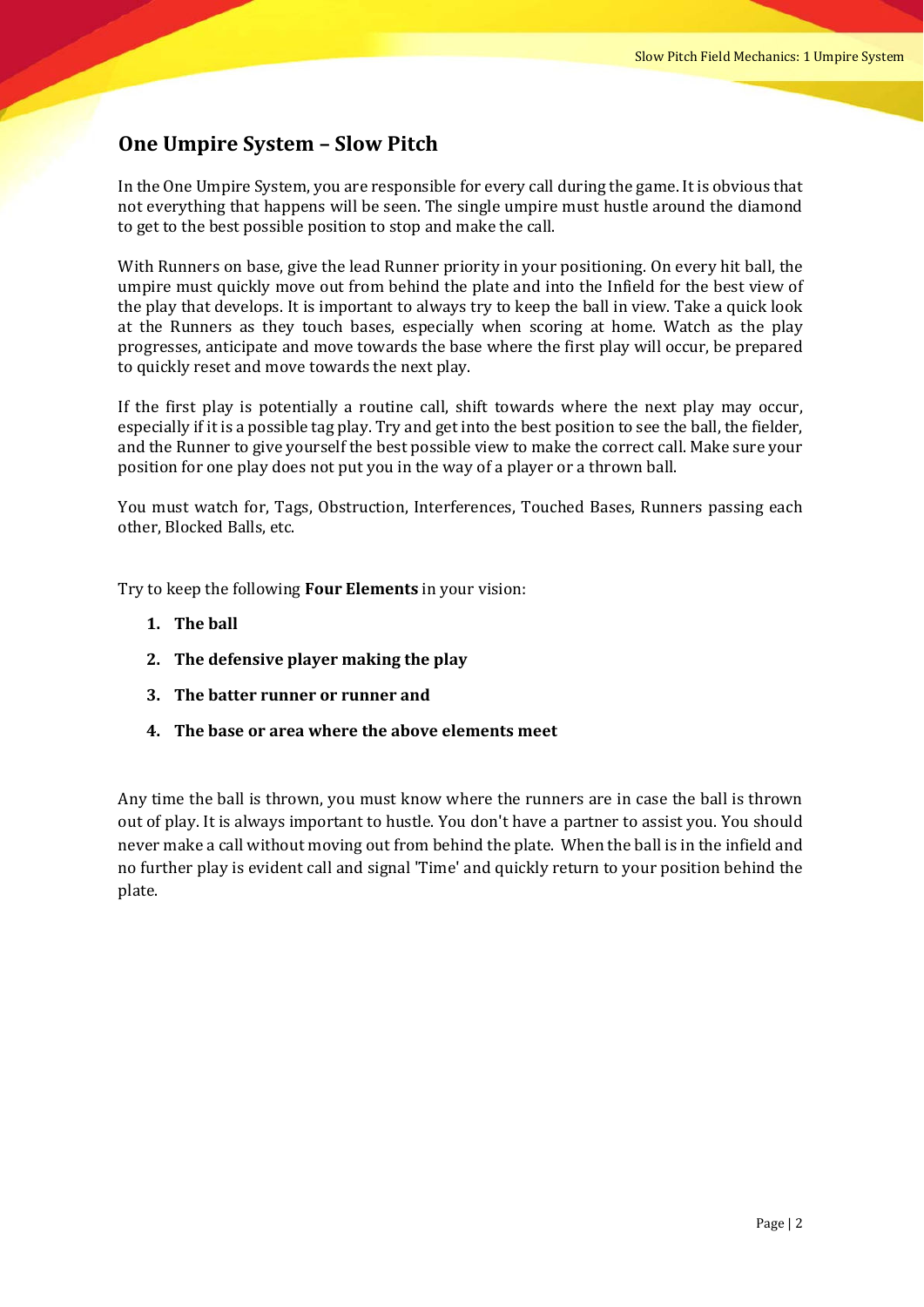### **Conventions**

The conventions used to describe the situations in this manual are:

- 1. The plate umpire is referred to as 'Plate' or 'P'
- 2. Runners at 1st, 2nd and 3rd bases are indicated with 'R'
- 3. Movement of the umpire is Movement of the ball is
- 4. Icons used in this manual:

| Plate Umpire | Runner | Fielder |
|--------------|--------|---------|

### **Plate Umpire Starting Position**

In all cases, the plate umpire's starting position and actions are as follows:

- $\triangleright$  Sweeps the home plate and checks that the field is clear and ready for play.
- $\triangleright$  Should take up a position in the slot between the batter and the catcher.
- $\triangleright$  After each pitch, you should call Ball or Strike, give signals as required and then relax, while maintaining good general awareness.
- $\triangleright$  Also responsible for calling:
	- Illegal Pitches
	-
	- Fair/Foul Balls<br>• Batting infraction • Batting infractions<br>• Safes and Outs
	- Safes and Outs
- $\triangleright$  On every hit exit from behind the catcher via the left (even on a left handed batter) and rotate to your position.
- $\triangleright$  If the ball is close to the foul line, move to the line and straddle the line to make the fair/foul call.

Plate movement following a batted ball will be explained for each case. Movements shown are examples of possible movements and are meant to be guidelines. Umpire movements should always be dictated by the principle of keeping the four elements in front of you.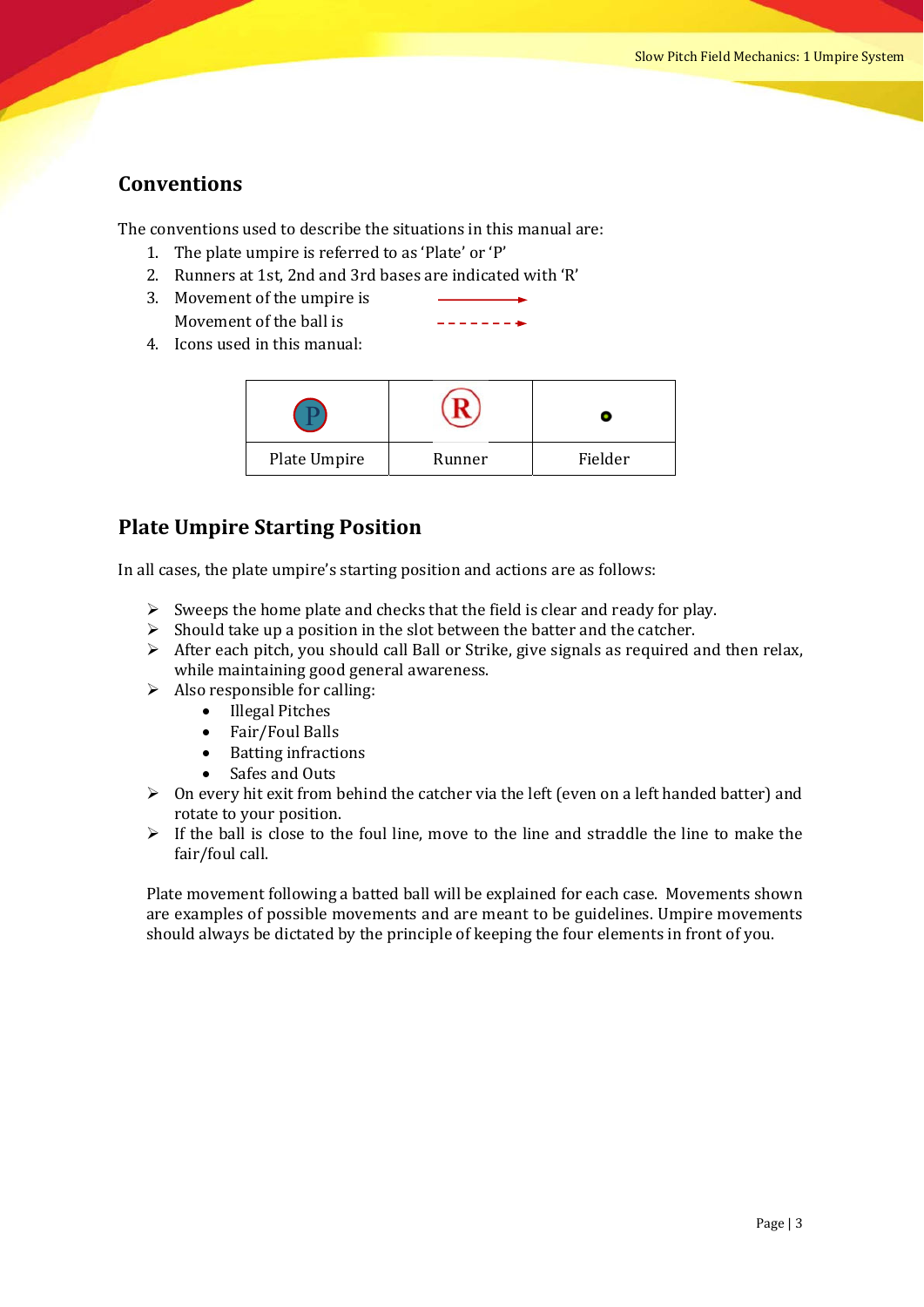

### **Plate Umpire**

- $\triangleright$  Move to a position on the side of the team coming off the field
- $\triangleright$  Hustle the teams on and off the field
- $\triangleright$  Stand approximately one third from home plate toward first base in one half inning and third base in the other half inning
- $\geq$  Stand about 30cm (1 foot) in Foul Territory off the line
- $\triangleright$  Stand facing the diamond with your hands relaxed at your sides
- $\geq$  Observe the Warm-Up Pitches (three allowed for each pitcher in the first innings and with each new pitcher. Then three warm up pitches are allowed at the start of each inning after the first)
- $\geq$  Let the Catcher know when the second to last Warm-Up Pitch has been thrown, then say 'one more Catcher'
- $\triangleright$  Replenish extra ball supply
- $\triangleright$  Sweep the plate and then assume a position behind the Catcher after the Warm-Up Pitches
- $\geq$  During the first half inning and when there is a change of pitchers, you may wish to observe the Warm-Ups after making the Line-up changes and announcing them to the Official Scorer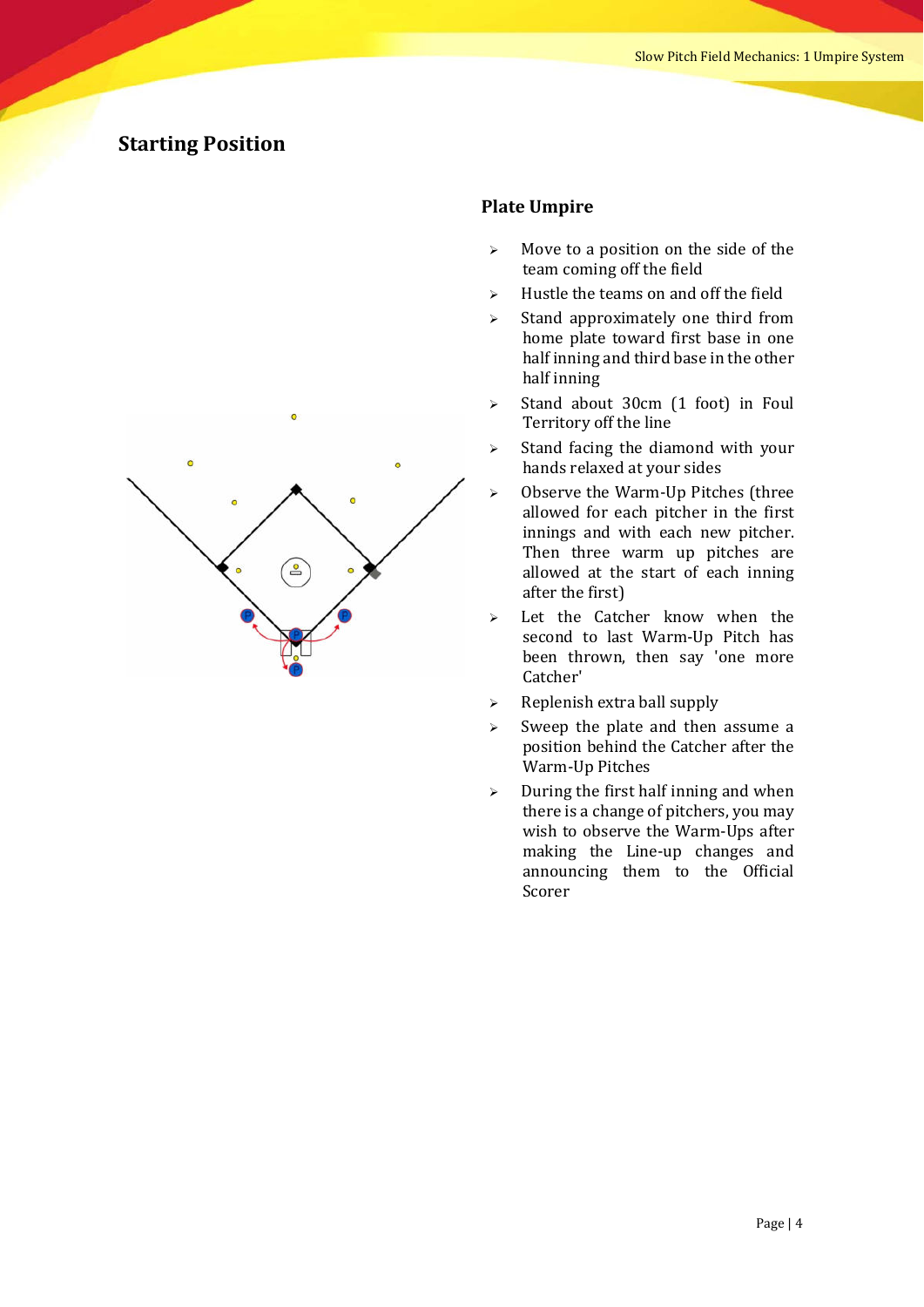### **No Runners on Base**



### **Starting Position**

- $\triangleright$  Take a position in the slot behind the Catcher as described in the Plate Umpire Mechanics
- $\geq$  0n every hit, move out in front of home plate

### **Ball Hit to the Infield**

- $\triangleright$  Hustle out in front of the home plate towards the pitcher
- $\triangleright$  If the ball is hit near the Foul Line. stay close to the line to call Fair/Foul
- $\triangleright$  Keep your eyes on the ball
- $\geq$  Let the ball turn you into the play
- $\geq$  Observe the Batter Runner (BR) down the 1st base line
- $\triangleright$  Stop... Wait... Call and Signal
- $\triangleright$  With the ball in the infield, you should call and signal 'Time' when all play has ceased

- $\triangleright$  Hustle out in front of the home plate and move towards the pitcher's area
- $\triangleright$  If the ball is hit near the Foul Line, stay close to the line to call Fair/Foul
- $\triangleright$  Keep your eyes on the ball
- > Judge Catch/No Catch
- $\geq$  Move quickly towards the base where the play will be made
- $\triangleright$  You should call and signal 'Time' when the ball returns to the Infield and all play has ceased

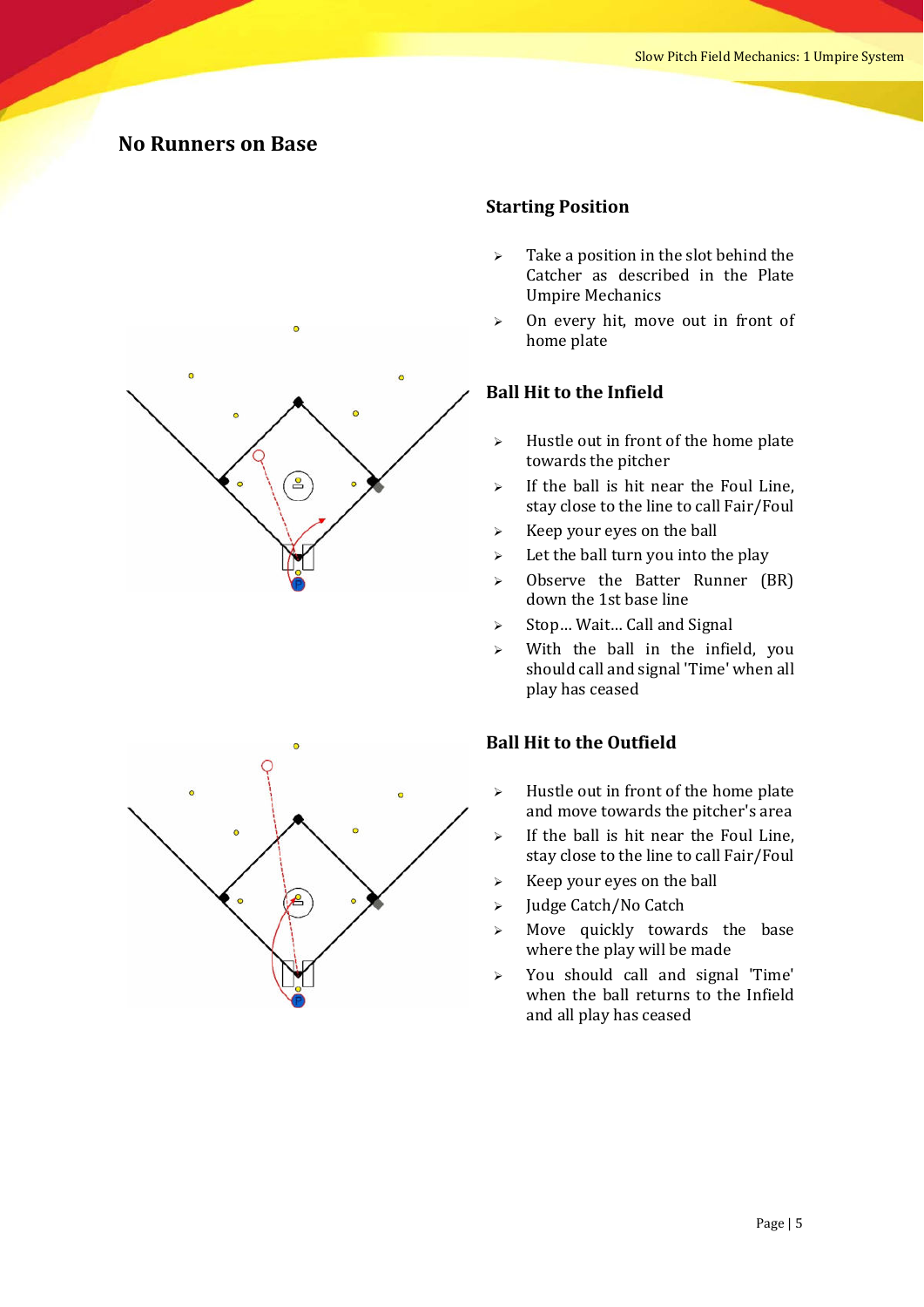### **Runner at First Base**



### **Starting Position**

- $\triangleright$  Take a position in the slot behind the Catcher as described in the Plate Umpire Mechanics
- $\geq$  0n every hit, move out in front of home plate

### **Ball Hit in the Infield**

- $\triangleright$  Hustle out in front of the home plate and move towards the pitcher's area
- $\triangleright$  If the ball is hit near the Foul Line, stay close to the line to call Fair/Foul
- $\triangleright$  Keep your eyes on the ball
- $\geq$  Let the ball turn you into the play
- $\geq$  Observe the BR down the 1st base line
- $\triangleright$  Stop ... Wait ... Call and Signal
- $\triangleright$  With the ball in the infield, you may call and signal 'Time' when all play has ceased

- $\triangleright$  Hustle out in front of the home plate and move towards the pitcher's area
- $\triangleright$  If the ball is hit near the Foul Line, stay close to the line to call Fair/Foul
- $\triangleright$  Keep your eyes on the ball
- > Judge Catch/No Catch
- $\geq$  Move quickly towards the base where the play will be made
- $\geq$  You may call and signal 'Time' when the ball returns to the infield and all play has ceased

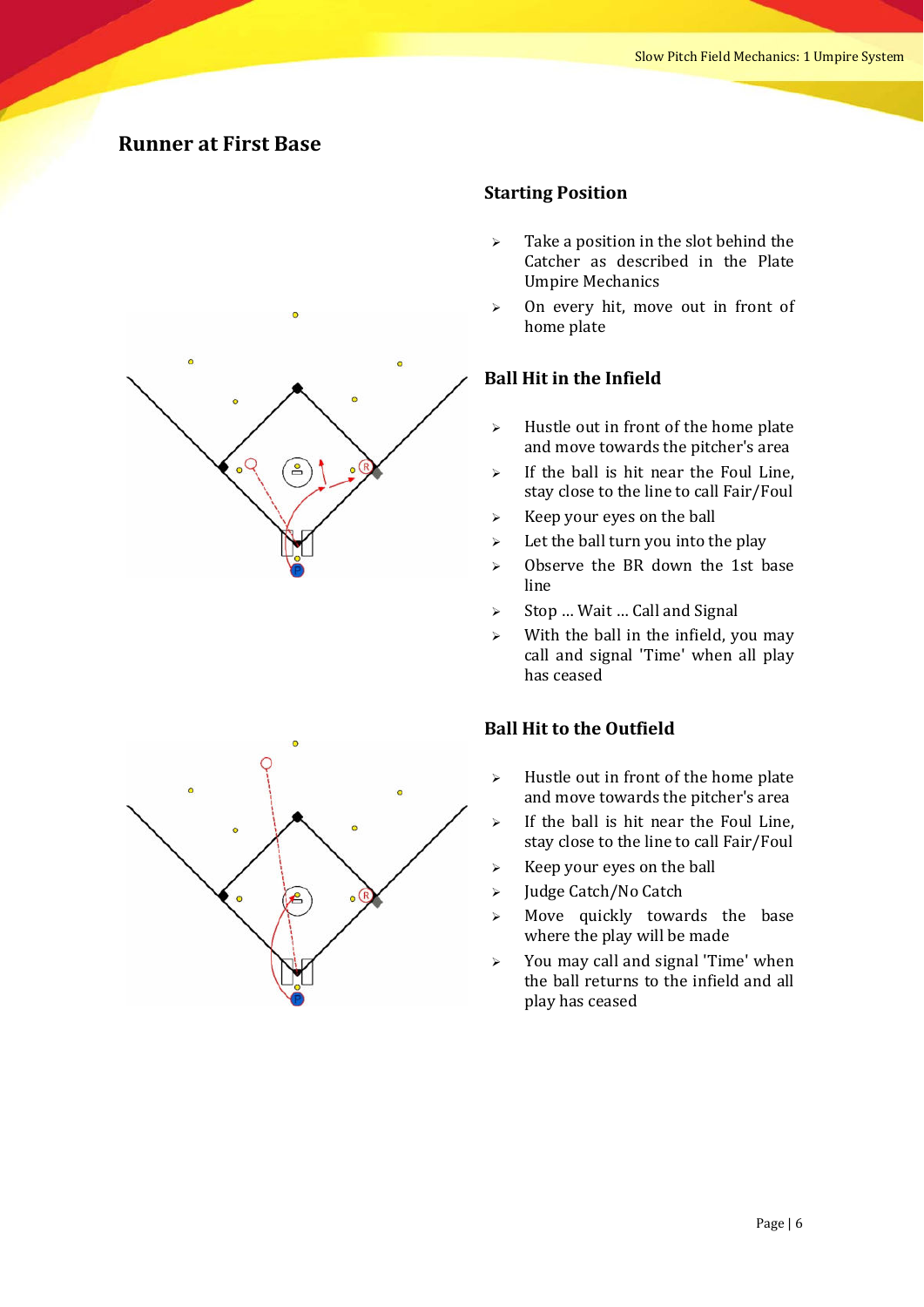### **Runner at Second Base**



### **Starting Position**

- $\triangleright$  Take a position in the slot behind the Catcher as described in the Plate Umpire Mechanics
- $\geq$  0n every hit, move out in front of home plate

### **Ball Hit in the Infield**

- $\triangleright$  Hustle out in front of the home plate towards the pitcher
- $\triangleright$  If the ball is hit near the Foul Line, stay close to the line to call Fair/Foul
- $\triangleright$  Keep your eyes on the ball
- $\geq$  Let the ball turn you into the play
- $\geq$  Observe the BR down the 1st base line
- $\triangleright$  Stop... Wait... Call and Signal
- $\triangleright$  With the ball in the infield, you should call and signal 'Time' when all play has ceased

- $\geq$  Hustle out in front of the home plate and move towards the pitcher's area
- $\triangleright$  If the ball is hit near the Foul Line, stay close to the line to call Fair/Foul
- $\triangleright$  Keep your eyes on the ball
- > Judge Catch/No Catch
- $\geq$  Move quickly towards the base where the play will be made
- $\triangleright$  You should call and signal 'Time' when the ball returns to the Infield and all play has ceased

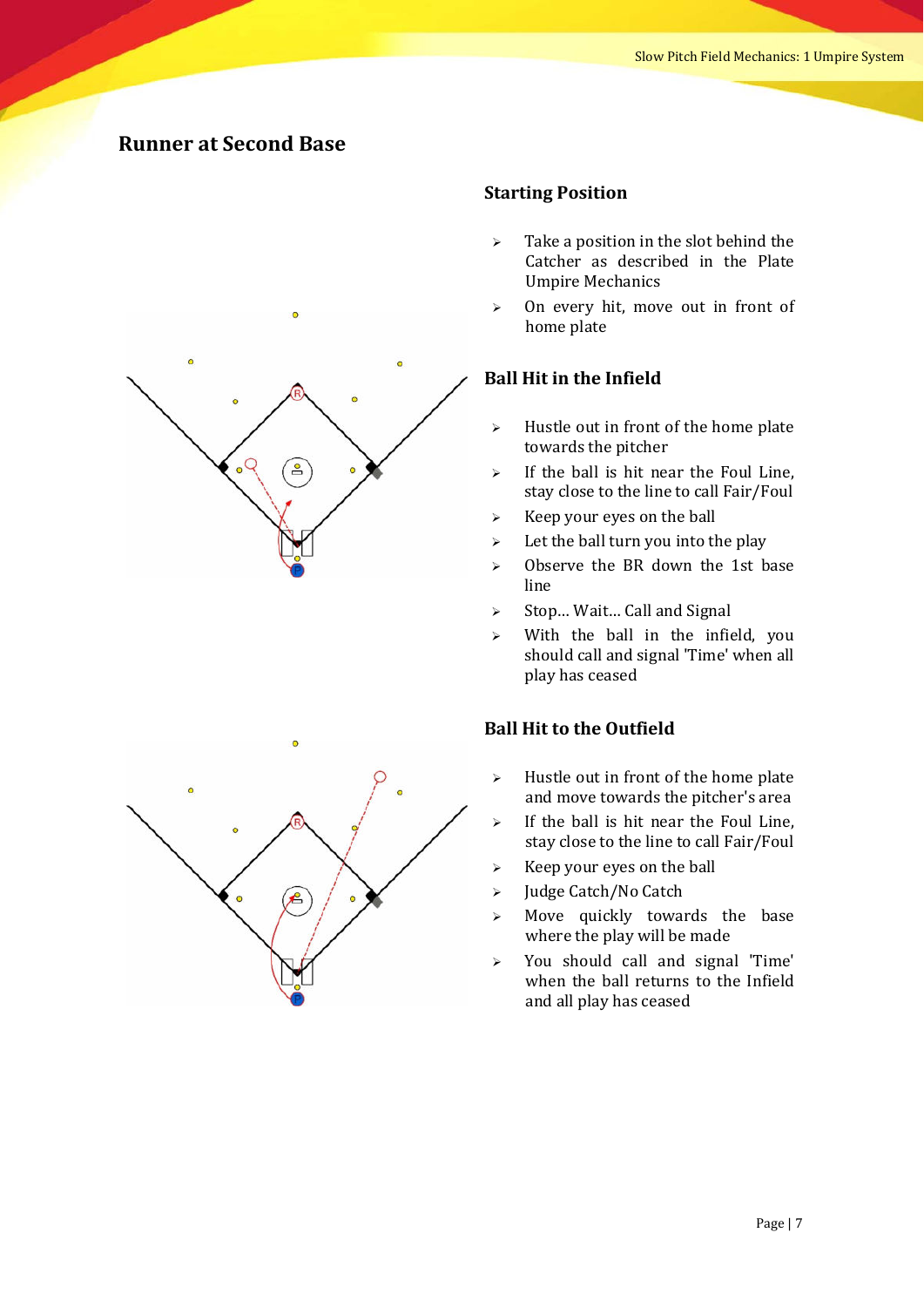### **Runner at Third Base**



# 음

### **Starting Position**

 $\triangleright$  Take a position in the slot behind the Catcher as described in the Plate Umpire Mechanics 

### **Ball Hit in the Infield**

- $\triangleright$  Move into Foul Ball Territory toward third base
- $\triangleright$  If the ball is hit near the Foul Line, stay close to the line to call Fair/Foul
- $\triangleright$  Keep your eyes on the ball
- $\geq$  Let the ball turn you into the play
- $\geq$  Observe the BR down the 1st base line
- $\triangleright$  Stop... Wait... Call and Signal
- $\triangleright$  With the ball in the infield, you should call and signal 'Time' when all play has ceased

- $\triangleright$  Move into Foul Ball Territory toward third base
- $\triangleright$  If the ball is hit near the Foul Line, stay close to the line to call Fair/Foul
- $\triangleright$  Keep your eyes on the ball
- > Judge Catch/No Catch
- $\triangleright$  Move quickly towards the base where the play will be made
- $\geq$  You should call and signal 'Time' when the ball returns to the Infield and all play has ceased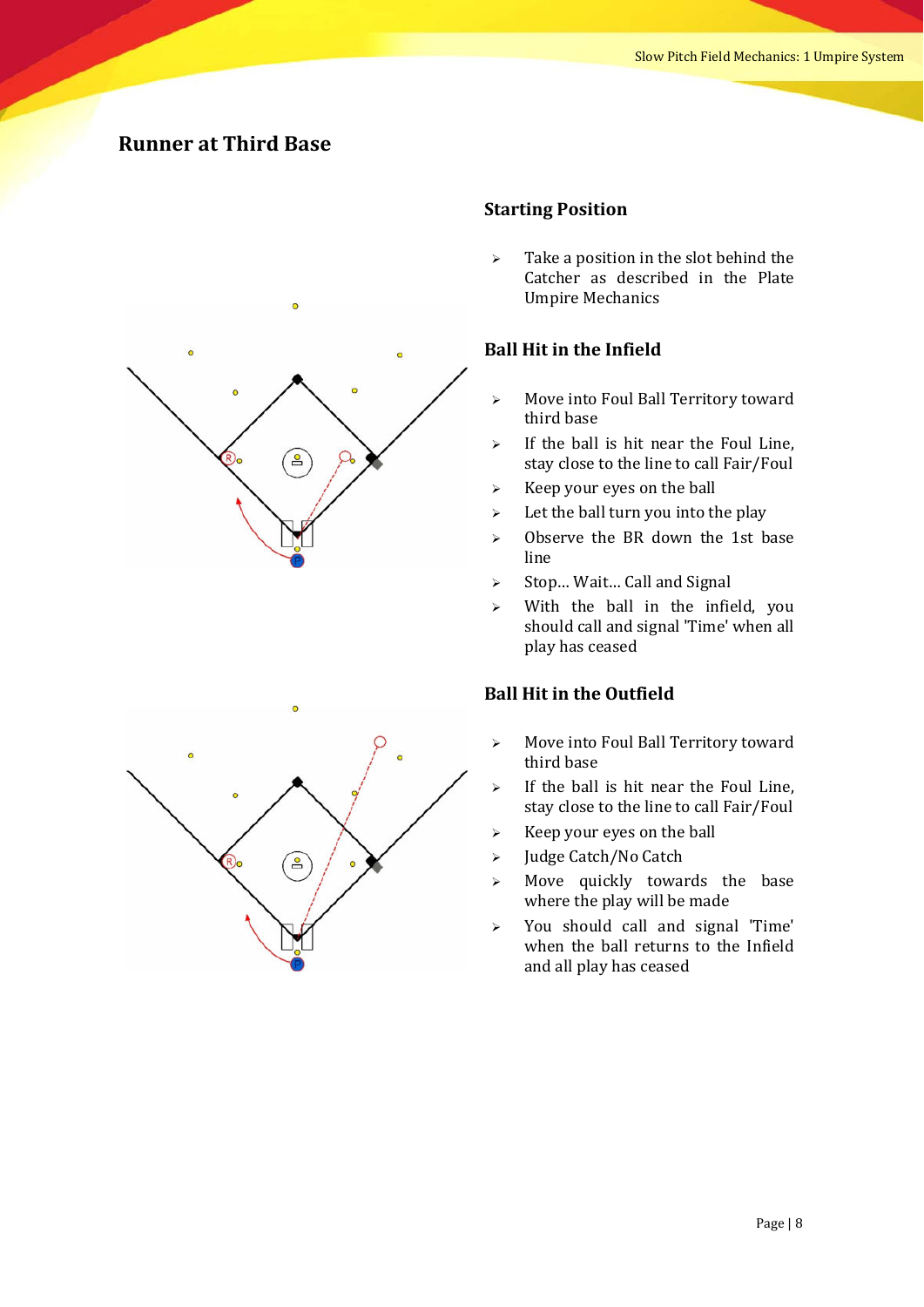### **Runners at First & Second Base**



### **Starting Position**

- $\triangleright$  Take a position in the slot behind the Catcher as described in the Plate Umpire Mechanics
- $\geq$  0n every hit, move out in front of home plate

### **Ball Hit in the Infield**

- $\triangleright$  Hustle out in front of the home plate towards the pitcher
- $\triangleright$  If the ball is hit near the Foul Line. stay close to the line to call Fair/Foul
- $\triangleright$  Keep your eyes on the ball
- $\triangleright$  Let the ball turn you into the play
- $\geq$  Observe the BR down the 1st base line
- $\triangleright$  Stop... Wait... Call and Signal
- $\triangleright$  With the ball in the infield, you should call and signal 'Time' when all play has ceased

- $\triangleright$  Hustle out in front of the home plate and move towards the pitcher's area
- $\triangleright$  If the ball is hit near the Foul Line. stay close to the line to call Fair/Foul
- $\triangleright$  Keep your eyes on the ball
- > Judge Catch/No Catch
- $\geq$  Move quickly towards the base where the play will be made
- $\geq$  You should call and signal 'Time' when the ball returns to the Infield and all play has ceased

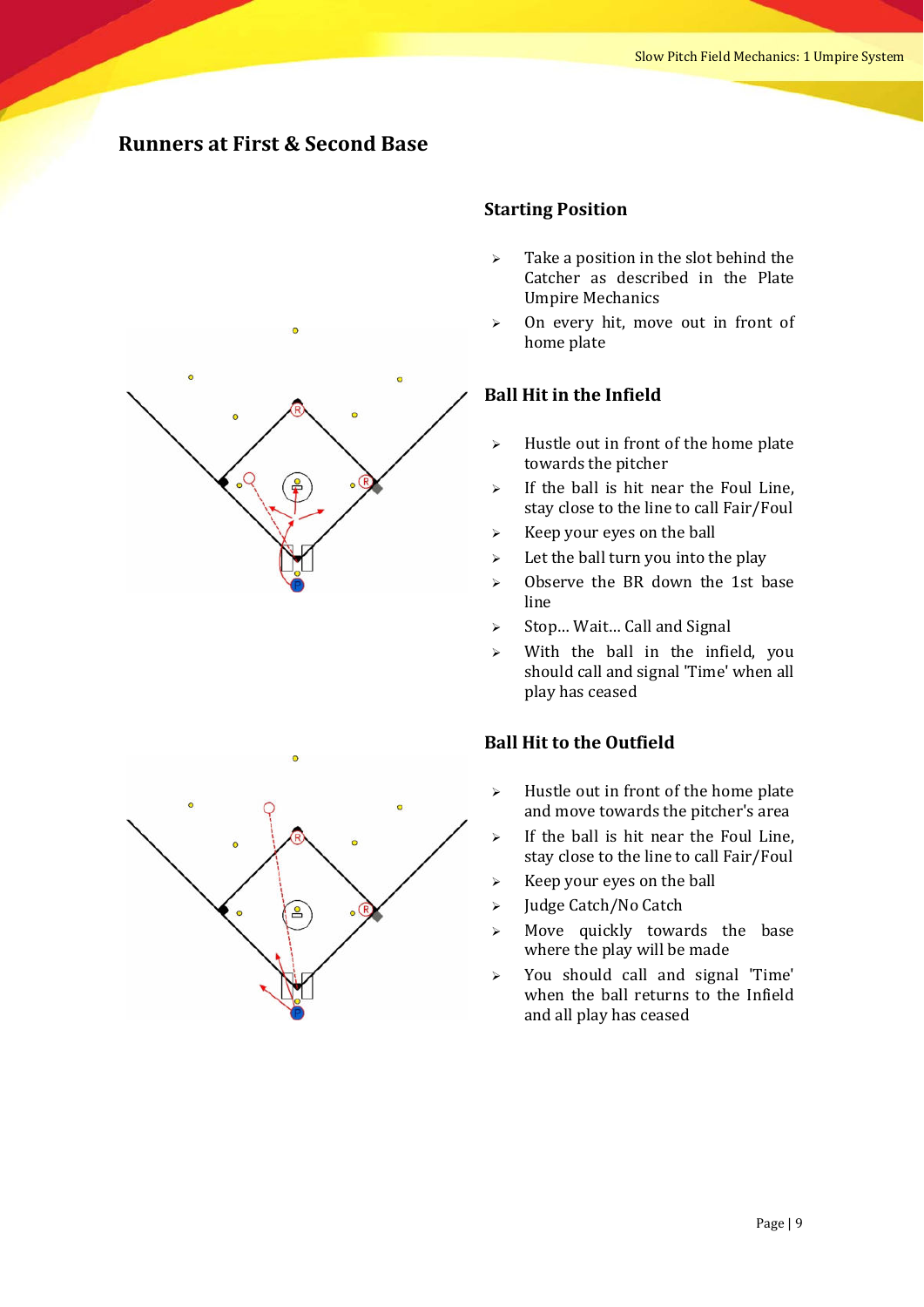### **Runners at First & Third Base**



### **Starting Position**

 $\triangleright$  Take a position in the slot behind the Catcher as described in the Plate Umpire Mechanics 

### **Ball Hit in the Infield**

- $\triangleright$  Move into Foul ball territory toward third base
- $\triangleright$  If the ball is hit near the Foul Line, stay close to the line to call Fair/Foul
- $\triangleright$  Keep your eyes on the ball
- $\geq$  Let the ball turn you into the play
- $\geq$  Observe the BR down the 1st base line
- $\triangleright$  Stop... Wait... Call and Signal
- $\triangleright$  With the ball in the infield, you should call and signal 'Time' when all play has ceased

- $\triangleright$  Move into Foul ball territory toward third base
- $\triangleright$  If the ball is hit near the Foul Line, stay close to the line to call Fair/Foul
- $\triangleright$  Keep your eyes on the ball
- > Judge Catch/No Catch
- $\geq$  Move quickly towards the base where the play will be made
- $\triangleright$  You may call and signal 'Time' when the ball returns to the Infield and all play has ceased

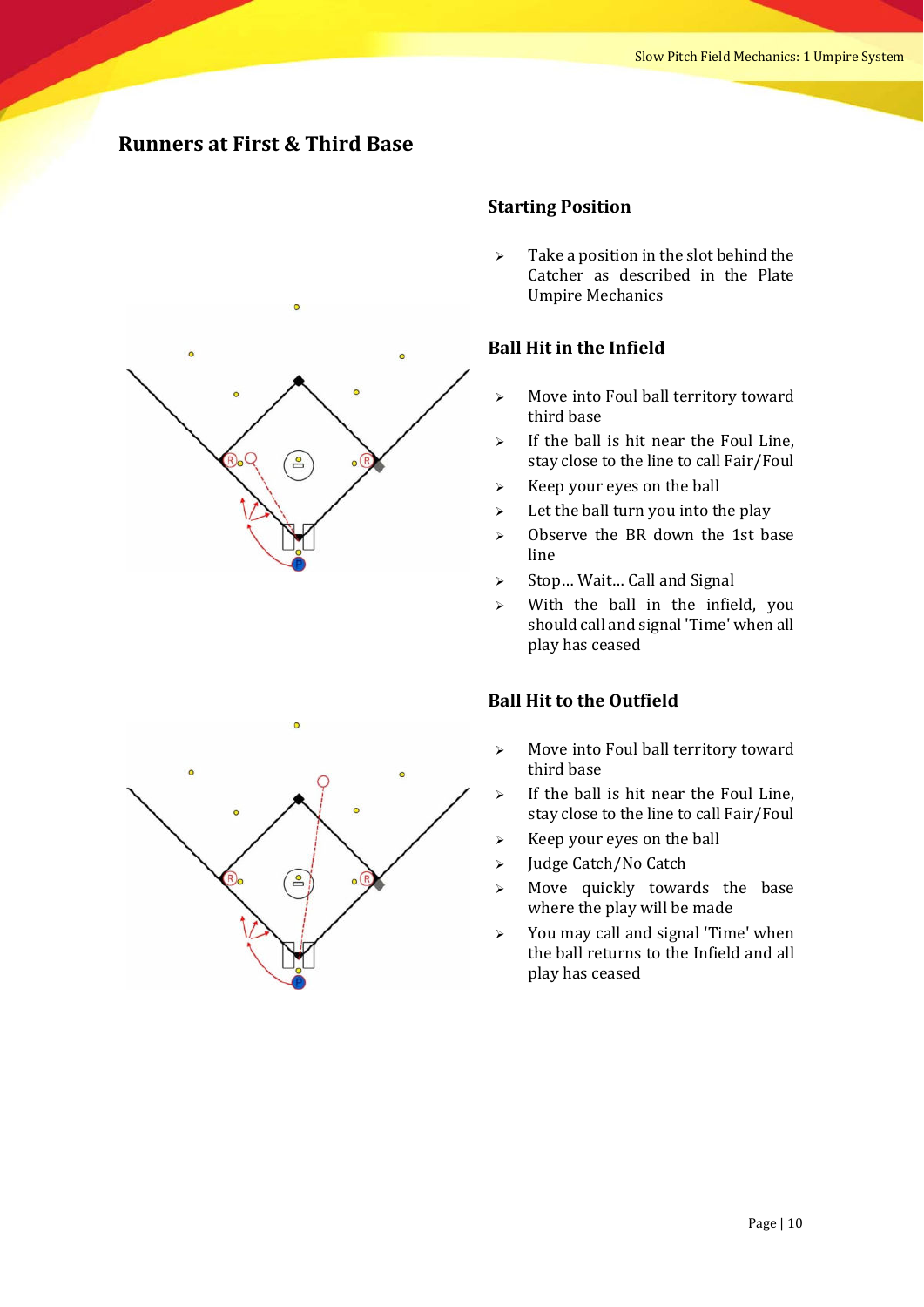### **Runners at Second & Third Base**



### **Starting Position**

 $\triangleright$  Take a position in the slot behind the Catcher as described in the Plate Umpire Mechanics 

### **Ball Hit in the Infield**

- $\triangleright$  Move into Foul ball territory toward third base
- $\triangleright$  If the ball is hit near the Foul Line, stay close to the line to call Fair/Foul
- $\triangleright$  Keep your eyes on the ball
- $\geq$  Let the ball turn you into the play
- $\geq$  Observe the BR down the 1st base line
- $\triangleright$  Stop... Wait... Call and Signal
- $\triangleright$  With the ball in the infield, you should call and signal 'Time' when all play has ceased

- $\triangleright$  Move into Foul ball territory toward third base
- $\triangleright$  If the ball is hit near the Foul Line, stay close to the line to call Fair/Foul
- $\triangleright$  Keep your eyes on the ball
- > Judge Catch/No Catch
- $\geq$  Move quickly towards the base where the play will be made
- $\geq$  You should call and signal 'Time' when the ball returns to the Infield and all play has ceased